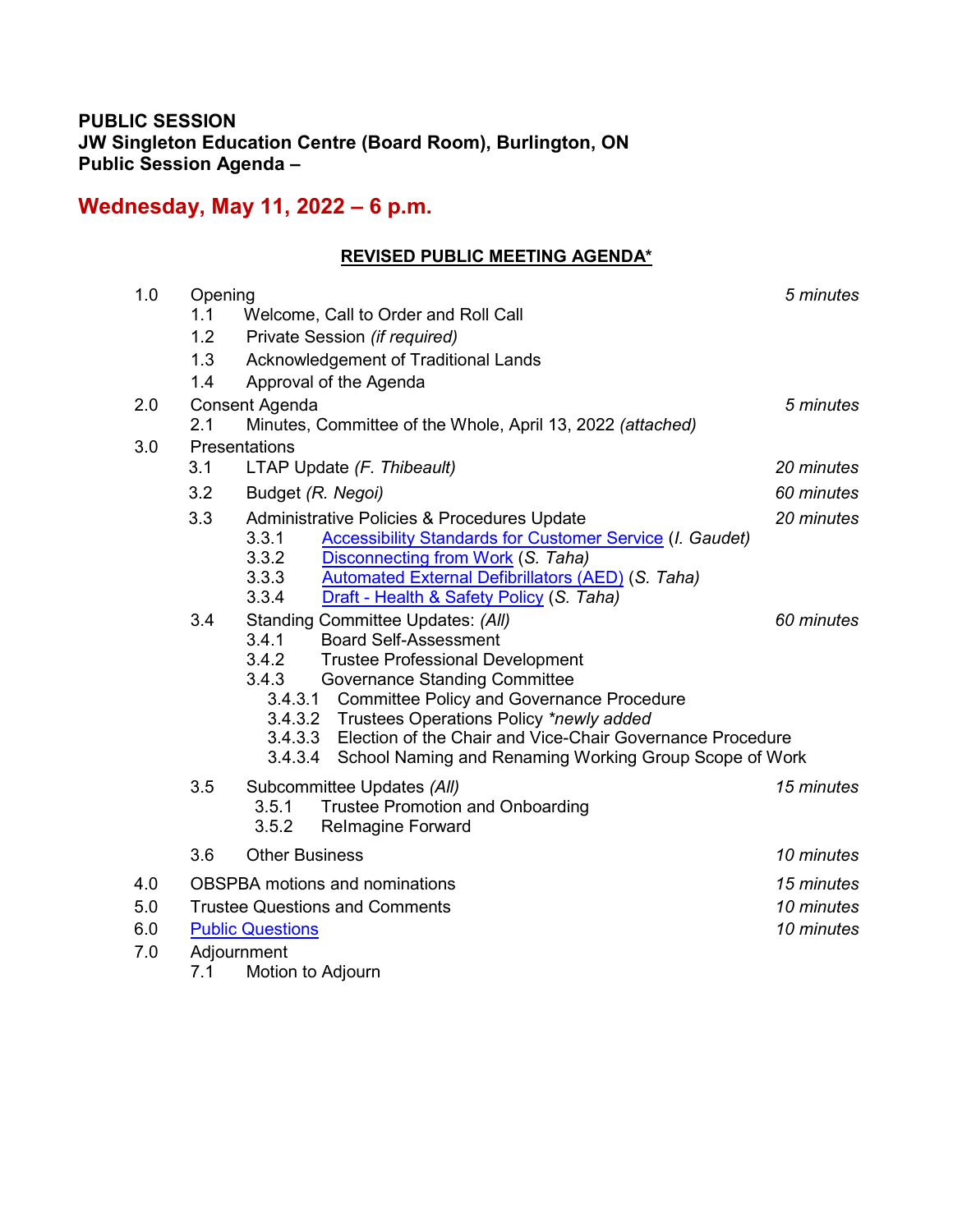# **Halton District School Board**

# **COMMITTEE OF THE WHOLE PUBLIC SESSION**

JW Singleton Education Centre, 2050 Guelph Line, Burlington, ON **Wednesday, April 13, 2022 – 6 p.m.**

# **MINUTES**

Present: K. Amos, A. Collard, D. Danielli (late, T. Ehl Harrison, H. Gerrits, J. Gray, A. Grebenc, J. Oliver, T. Rocha, M. Shuttleworth, L. Reynolds, V. Widylankara, K. Bao

#### 1. Opening

#### *Welcome, Call to Order*

T. Ehl Harrison called the meeting to order at 6 p.m.

#### *Attendance and Roll Call*

T. Ehl Harrison conducted roll call amongst Trustees.

#### *Acknowledgement of the Land*

L. Reynolds honoured Halton's rich history and modern traditions of many First Nations and Métis. On behalf of the Board, acknowledgement and thanks was given to the Mississaugas of the Credit First Nation for sharing their traditional territory.

#### 2. Consent Agenda Items

# *Approval of the Agenda*

On a motion from A. Grebenc, the amended agenda for April 13, 2022 was approved by consensus.

# *Approval of the Minutes*

On a motion from H. Gerrits, the March 9, 2022 minutes were approved by consensus.

# *Order Paper*

T. Ehl Harrison called attention to the Order Paper.

# 3. Presentations

3.1 *LTAP Update* 

General Manager of Planning F. Thibeault spoke to this matter, responding to trustee questions. This brief overview of the document as well as elementary and secondary review areas will be followed by presentation of the draft budget and further discussions at the Committee of the Whole meeting on May 11.

3.2 *Budget* 

R. Negoi and team presented the first overview of the 2023 budget process, and responded to trustee questions. Further discussion will occur at the May 11 Committee meeting.

# 3.3 *Standing Committee Updates*

- 3.5.2 Board Self-Assessment There was no update.
	-
- 3.5.3 Trustee Professional Development There was no update.
- 3.5.1 Governance/By-law

T. Rocha and A. Collard provided an overview of work done by the committee and proposed changes. They responded to trustee questions.

- 3.4 *Sub-Committee Updates*
	- 3.7.1 School Naming and Renaming Procedure A. Grebenc indicated legal review had been completed, and facilitated a discussion about the feedback received as well as next steps.
	- 3.7.2 Trustee Promotion and Onboarding

A. Grebenc highlighted work being done including a policy and procedure ready for vetting by legal.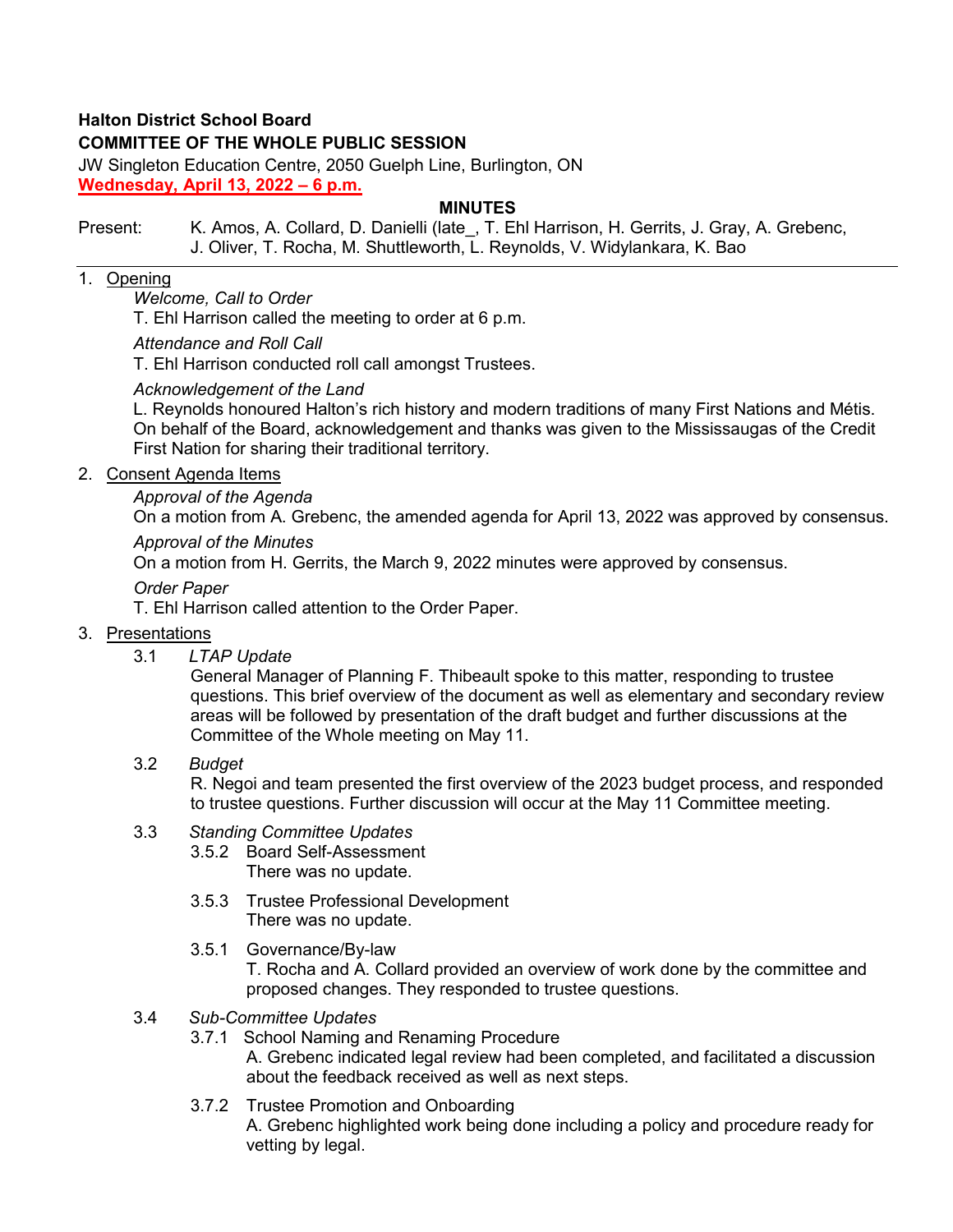3.7.3 ReImagine Forward

T. Ehl Harrison and committee members briefly walked through aspects of the ReImagine Forward site and features.

3.5 *Other Business*

There was no Other Business for this agenda.

# 4 Trustee Questions and Comments

T. Ehl Harrison offered trustees' appreciation and thanks to Gail Gortmaker, as this is her last Committee of the Whole meeting prior to retirement.

# 5 Public Questions

There were no public questions submitted.

# 6 Adjournment

The Committee adjourned at 9:49 p.m. as the agenda had been exhausted.

*G. Gortmaker, Recorder*